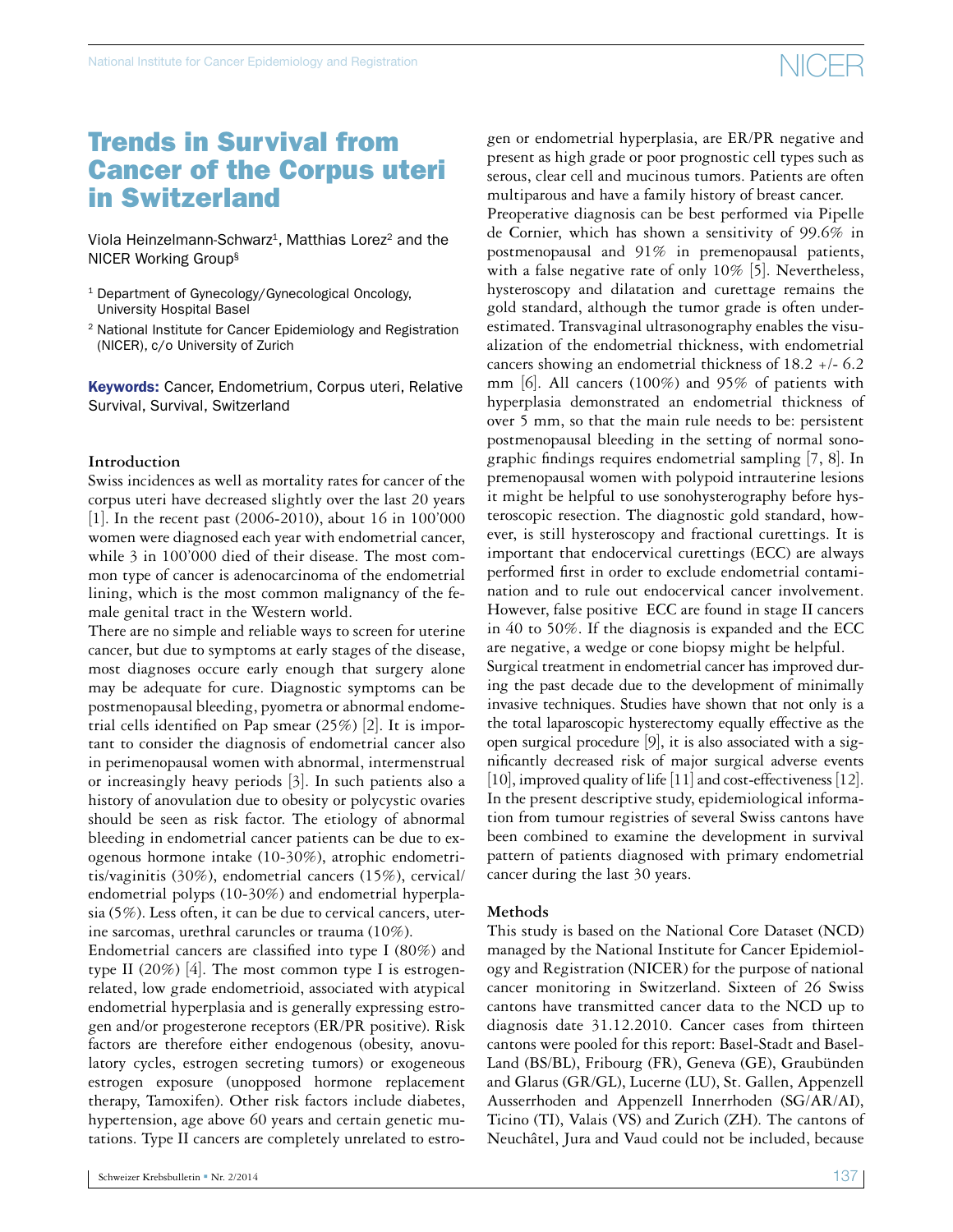| Cantons   | Diagnosis<br>period |          | Number of cases |       | Person- | % of pooled |              |
|-----------|---------------------|----------|-----------------|-------|---------|-------------|--------------|
|           |                     | $0 - 54$ | 55-64           | 65-74 | $75+$   | years       | person-years |
| <b>ZH</b> | 1980-2010           | 449      | 860             | 1034  | 954     | 21192       | 29.7         |
| SG/AR/AI  | 1980-2010           | 265      | 467             | 511   | 452     | 14053       | 19.7         |
| <b>GE</b> | 1980-2010           | 208      | 397             | 437   | 420     | 12008       | 16.8         |
| BS/BL     | 1981-2008           | 195      | 430             | 508   | 453     | 13564       | 19.0         |
| TI        | 1996-2010           | 96       | 163             | 146   | 173     | 2988        | 4.2          |
| <b>VS</b> | 1989-2010           | 130      | 184             | 176   | 163     | 4029        | 5.6          |
| GR/GL     | 1989-2010           | 84       | 137             | 145   | 132     | 3204        | 4.5          |
| <b>FR</b> | 2006-2010           | 19       | 35              | 33    | 36      | 276         | 0.4          |
| LU        | 2010                | 7        | 4               | 12    | 10      | 17          | 0.02         |
| Total     |                     | 1453     | 2677            | 3002  | 2793    | 71331       | 100.0        |

Table1: Number of malignant cases for cancer of the corpus uteri used for survival analysis in the Swiss national dataset, stratified by Swiss cantons and age group. Thirteen cantons are covered by nine cancer registries.

they do not provide information on survival to the NCD. Cancer registries recorded all incident cancer cases diagnosed in their resident population and assessed cases' survival by active and/or passive follow-up until 31.12.2010. We extracted 11'532 malignant cancer diagnoses for corpus uteri and unspecified parts of uterus (ICD-10 C54- C55) from 1980 to 2010. Only 3.5% of tumours had been assigned the unspecified anatomic site code (C55). For the cantons BS and BL the latest available year of diagnosis was 2008. We excluded all cases diagnosed at death (N=98) or with a death certificate as the only source of information ( $N=107$ ). Case finding via death certificates was infrequent: between 1.1% and 3.8%, depending on cancer registry and diagnosis year. Patients with multiple primary tumours were included [13]. Excluded were N=1'402 or 12.2% of cases, because no active follow-up has been performed. Recent active follow-up was lacking for  $N=1'498$  (13%) cases. The vital status of these cases was set lost to follow-up using the date of last contact. Because we did not assume survival up to 31.12.2010 in the absence of reported death, our survival estimates will be conservative. Using the assumption of survival in the absence of reported death could overestimate survival because two large registries did not utilize death certificates for several diagnosis years: ZH (1980-1996) and BS/BL (1981-2001, 2008). The maximal difference between conservative and possibly overestimated survival proportions in any of the analysis endpoints was  $+9.1\%$  (5-year survival, age-group 75+, 1990-1999), and for age-standardized survival +5.7% (5-year survival, 1990-1999). A total of 9'925 cases remained for analysis, with 45% of observations uncensored (i.e. patients who have died).

Completeness of case ascertainment for cancer of the corpus uteri could be assessed in the cantons GE, GR/GL, SG/AR/AI, TI and VS and was found to be higher than 95% within one year after the date of diagnosis for diagnosis years 2005-2010 [14].

Observed survival (OS) and relative survival (RS) were derived for consecutive time intervals of increasing length after diagnosis during which the hazards were assumed to remain constant.Time intervals were: 0-0.1, 0.1- 0.3, 0.3-0.6, 0.6-1.0, 1.0-1.5, 1.5-2.0, 2.0-2.5, 2.5-3.0, 3-4, 4-5 and 5-6 years. RS was calculated as the ratio of the observed survival of cancer cases and the expected survival of persons in the general population matching in age, sex, calendar year of death and cantonal pool [15]. Expected cancer survival was estimated using the Ederer II method applied to all-cause mortality tables for the cantons combined [16]. All-cause death probabilities, transformed from age-, sex- and calendar year-specific death rates, were interpolated and smoothed using the Elandt-Johnson formula [17]. RS ratios were estimated using the strs command (version 1.3.7) [18] written for the Stata Statistical Software [19]. Partially complete survival analysis was used for the comparison in Table 2. Period survival analysis [20] was used for the analysis of time trends in Table 3. In brief, partially complete analysis describes the survival of cases defined by dates of diagnosis, and period analysis defines cases by follow-up dates. RS estimates were age-standardized using weights specific for cancer of the corpus uteri from the International Cancer Survival Standards (ICSS) [21]. Standard weights for age groups were: 0.19 (0-54 years), 0.23 (55-64), 0.29 (65-74) and 0.29 (75+). Ninety-five percent confidence intervals (95% CI) were estimated using Greenwood's method [22] in partially complete analysis and in period analysis by applying the delta method to a transformation of the cumulative hazard. For agestandardized RS, 95% CI were estimated as described in [21].

To test for linear time trends of RS, the annual percentage change and its 95% CI was estimated with the Joinpoint Regression Program v4.0.4 [23].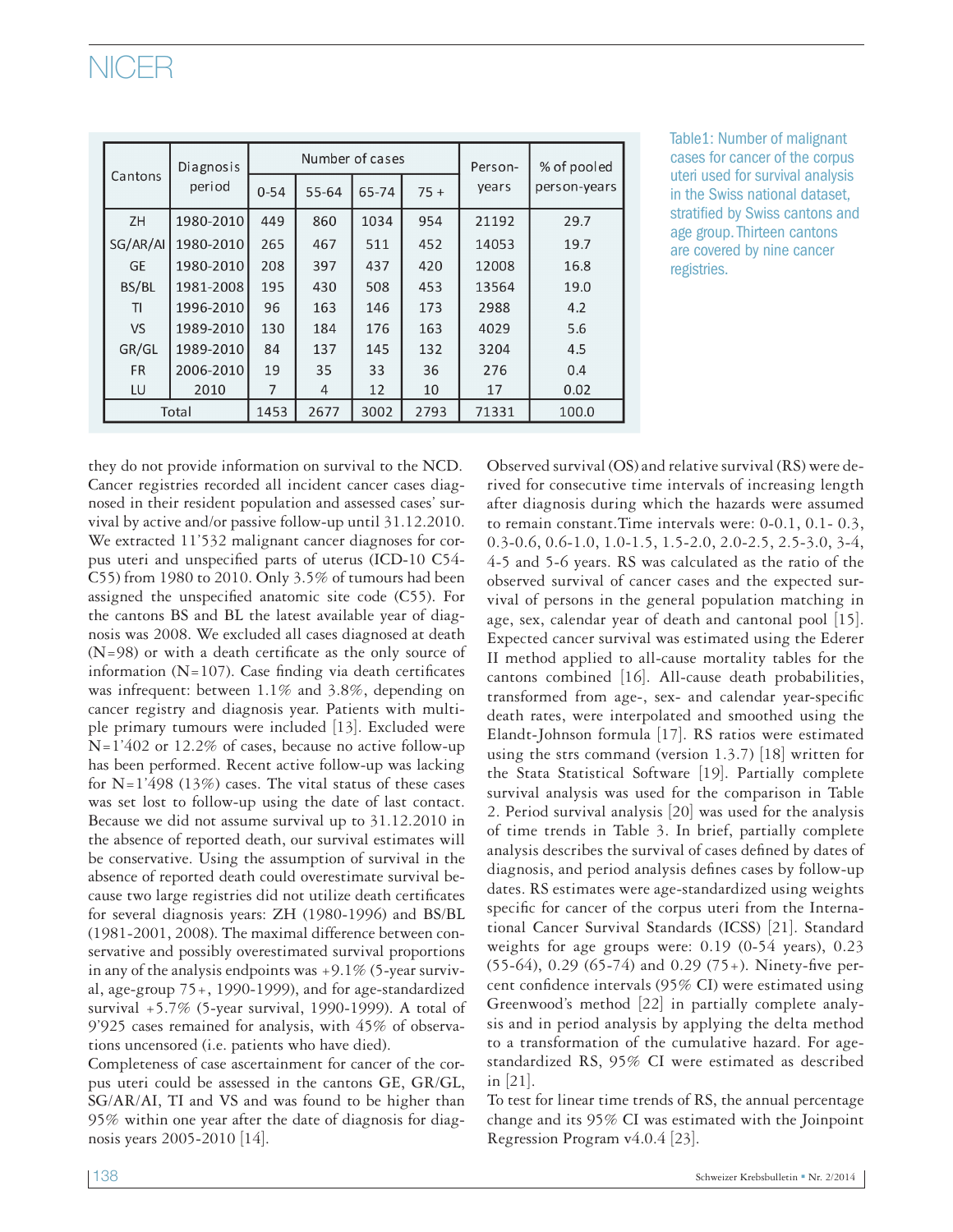#### **Results**

This report combines more than 71'000 person-years of survival experience for women diagnosed with malignant cancer of the corpus uteri (Tab. 1). The data pool contains increasing numbers of cancer registries over time. Until 1995, only the cantons ZH, SG/AR/AI, GE and BS/ BL contributed to the pool, whereas canton TI joined in 1996, canton FR in 2006 and canton LU in 2010. The cantons ZH, SG/AR/AI, GE and BS/BL contributed more than 85% of the total cases.

Ages at diagnosis ranged from 25 to 100 years. The median age at diagnosis was 67 years (interquartile range 58-76). Just five percent of patients were diagnosed below age 47. The age distribution of the patients remained stable over time. The most common anatomic sub site within the body of the uterus was the endometrium (73.2%), and the most common primary malignancy was adenocarcinoma (77.5%). Poorly specified carcinomas were <3%. Information regarding tumour detection was available from the cantons GE, VS and FR and revealed that symptoms were responsible for detection in 81% of the cases.

The survival experience of women diagnosed with cancer of the corpus uteri is shown in Tab. 2 for survival proportions at one and five years after diagnosis, and by survival curves in Fig. 1. The age-standardized relative survival (RS) proportions in women, diagnosed between 1990 and 1999, were 88.1% and 70.5% for one and five years after diagnosis, respectively. A decade later (2000-2009), the age-standardized RS had improved only slightly to 90.3% and 75.2%. The largest survival improvement of 9.4% was seen in the oldest age group  $(75+)$ ; 5 year-RS).

Temporal survival trends were analysed at higher resolution using seven consecutive time periods of three year duration, starting in 1990 and ending in 2010 (Tab. 3). The annual percentage changes (APC) were not significantly larger than zero for short term RS (one year after diagnosis) as well as for long term survival (five years after diagnosis). Persons above 75 years of age at diagnosis seemed to have gained slightly (APC 0.7% for RS after five years, statistically not significant). The APC in age-standardized RS proportions were close to zero:  $0.1\%$  [CI -0.1 to  $0.3\%$ ] and 0.2% [CI -0.2 to 0.7%] for one and five year survival, respectively.

#### **Discussion**

The main strength of our study is the large number of primary cancer cases that could be combined from thirteen Swiss cantons. The data spans 30 calendar years, thus allowing the analysis of changes over time. There are, however, important limitations to our study. Neither the histological type of the primary tumour nor the progression stage of the disease has been taken into account. We cannot exclude distortion of our results by changes in the case mix over time.

There have been major improvements in the treatment of endometrial cancer over the past 30 years. These are

|                             |                 | Calendar period of diagnosis 1990 - 1999 <sup>3</sup>  |                           |      |                           |                                 |      |  |
|-----------------------------|-----------------|--------------------------------------------------------|---------------------------|------|---------------------------|---------------------------------|------|--|
| Years<br>since<br>diagnosis | Age in<br>years | Observed<br>survival<br>%                              | 95% Cl <sup>1</sup><br>LL | UL   | Relative<br>survival<br>% | 95% Cl <sup>1</sup><br>LL<br>UL |      |  |
|                             | $00 - 54$       | 95.3                                                   | 92.9                      | 97.0 | 95.5                      | 93.1                            | 97.2 |  |
| $\mathbf 1$                 | $55 - 64$       | 92.9                                                   | 90.9                      | 94.5 | 93.4                      | 91.3                            | 95.0 |  |
|                             | 65 - 74         | 87.9                                                   | 85.7                      | 89.8 | 89.0                      | 86.8                            | 90.9 |  |
|                             | $75+$           | 73.3                                                   | 70.2                      | 76.1 | 78.1                      | 74.8                            | 81.1 |  |
|                             | all ages        | 86.0                                                   | 84.8                      | 87.2 | 88.0                      | 86.7                            | 89.2 |  |
|                             | $00 - 54$       | 83.2                                                   | 78.9                      | 86.7 | 84.3                      | 79.9                            | 87.8 |  |
|                             | $55 - 64$       | 79.6                                                   | 76.3                      | 82.5 | 82.1                      | 78.7                            | 85.0 |  |
| 5                           | $65 - 74$       | 65.7                                                   | 62.3                      | 68.9 | 71.1                      | 67.4                            | 74.5 |  |
|                             | $75+$           | 36.2                                                   | 32.5                      | 39.8 | 51.9                      | 46.7                            | 57.1 |  |
|                             | all ages        | 63.4                                                   | 61.5                      | 65.2 | 71.0                      | 68.8                            | 73.0 |  |
| $\mathbf{1}$                | stand. $2$      | 86.2                                                   | 85.0                      | 87.4 | 88.1                      | 86.8                            | 89.3 |  |
| 5                           |                 | 63.7                                                   | 61.9                      | 65.4 | 70.5                      | 68.4                            | 72.6 |  |
|                             |                 | Calendar period of diagnosis: 2000 - 2009 <sup>4</sup> |                           |      |                           |                                 |      |  |
|                             | $00 - 54$       | 95.7                                                   | 93.6                      | 97.0 | 95.8                      | 93.8                            | 97.2 |  |
|                             | 55 - 64         | 94.1                                                   | 92.5                      | 95.5 | 94.6                      | 92.9                            | 95.9 |  |
| $\mathbf 1$                 | $65 - 74$       | 90.9                                                   | 89.0                      | 92.5 | 91.9                      | 90.0                            | 93.5 |  |
|                             | $75+$           | 77.5                                                   | 74.9                      | 79.9 | 81.7                      | 79.0                            | 84.3 |  |
|                             | all ages        | 88.6                                                   | 87.5                      | 89.6 | 90.3                      | 89.2                            | 91.3 |  |
| 5                           | $00 - 54$       | 86.2                                                   | 82.8                      | 89.0 | 87.1                      | 83.6                            | 89.9 |  |
|                             | 55 - 64         | 80.1                                                   | 77.2                      | 82.7 | 82.2                      | 79.2                            | 84.9 |  |
|                             | $65 - 74$       | 71.1                                                   | 68.0                      | 74.0 | 76.0                      | 72.7                            | 79.0 |  |
|                             | $75+$           | 45.4                                                   | 42.1                      | 48.6 | 61.3                      | 56.8                            | 65.6 |  |
|                             | all ages        | 68.2                                                   | 66.5                      | 69.8 | 75.3                      | 73.4                            | 77.1 |  |
| $\mathbf{1}$                |                 | 88.7                                                   | 87.7                      | 89.7 | 90.3                      | 89.2                            | 91.3 |  |
| 5                           | stand. $2$      | 68.6                                                   | 67.0                      | 70.1 | 75.2                      | 73.4                            | 77.0 |  |

 $1$  CI (confidence interval); LL (lower limit); UL (upper limit)

<sup>2</sup> Age-standardized using ICSS weights

 $3$  Diagnoses 1990-1999 were followed-up to 31.12.2000

 $4$  Diagnoses 2000-2009 were followed-up to 31.12.2010

Table 2: Observed and relative survival estimates after diagnosis of malignant cancer of the corpus uteri, with 95% confidence intervals, by 10-year calendar period, age at diagnosis and years since diagnosis. Data pooled from 12 Swiss cantons (ZH, SG/AR/AI, GE, BS/BL, TI, VS, GR/GL, and FR).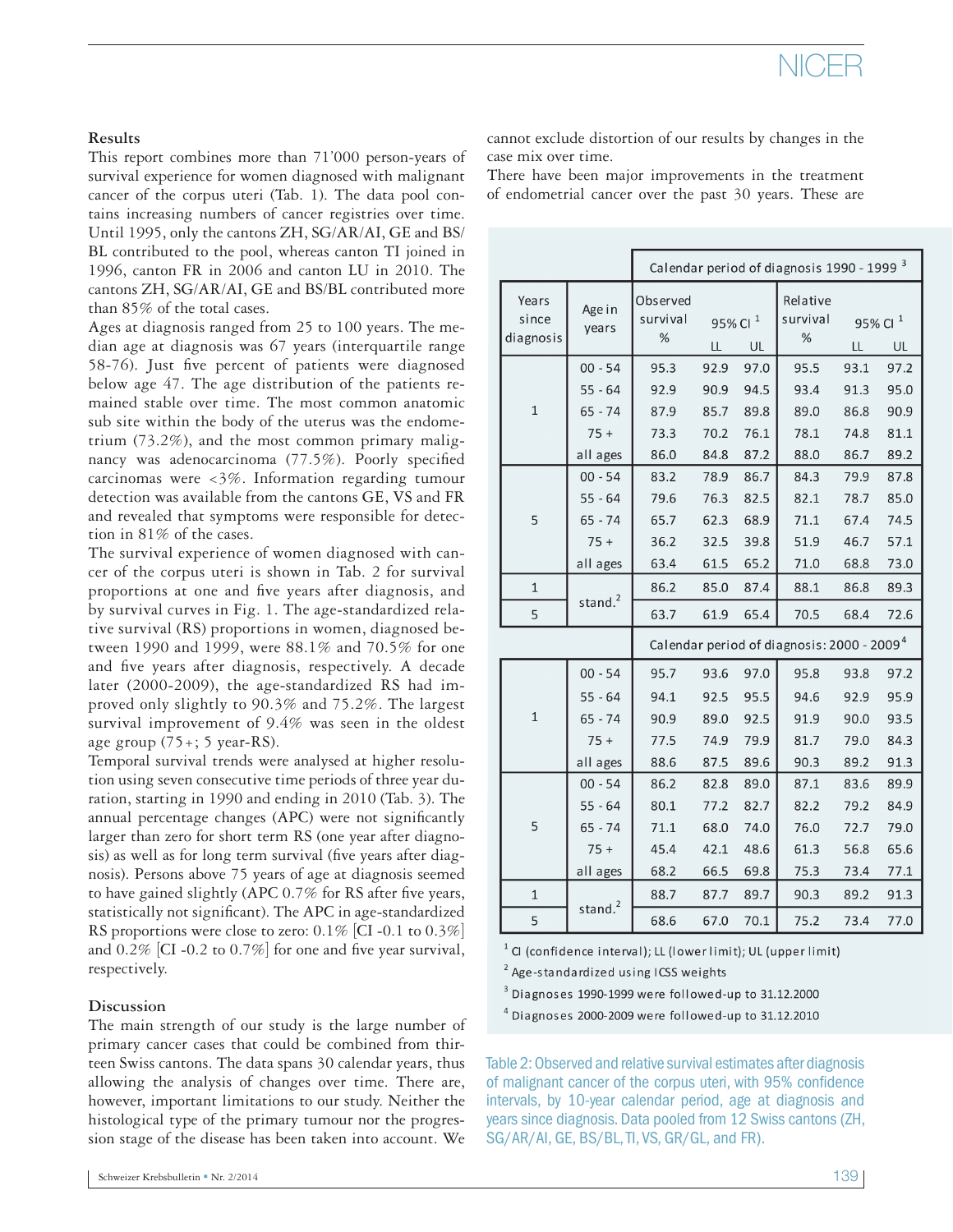(a) the improvement in minimally invasive surgical techniques which are equivalent in outcome but reduced in morbidity; (b) the subspecialisation of gynaecologists as gynaecological oncologists, being experts for gynaecological cancer treatments; (c) the concentration of cancer treatment in cancer centres with multidisciplinary and multiprofessional care teams; and (d) the increase in knowledge about genetic causes of endometrial cancer which (e) has improved genetic counselling and preventive measures for patients with Lynch Syndrome.

Treatment is performed increasingly with specialist knowledge about disease development, genetic triggers and the need for individual tailoring of treatment as to the particular histological subtype of endometrial cancer. Endometrial cancers have been divided into two types by their genetic origin, epidemiology and behaviour and early stage cancers have been divided even further into three groups by their risk of recurrence, based on tumour grade, histological subtype, lymphvascular stromal and myometrial invasion. Up to date treatment requires fast triaging during surgery depending on the tumour extension into the myometrium and the histological subtype, thus asking for expert surgical and pathological assessment during the procedure. The surgeon needs to be able to add surgical procedures like lymphadenectomies to his routine hysterectomy and bilateral salpingo-oophorectomy (BSO) procedure.

Although these conditions are known to improve patient outcome [24], many gynaecologists still continue to operate on endometrial cancers in a private setting without expert help. Whilst this might be tolerable for a well differentiated endometrioid endometrial cancer which is

|                             |                 | Calendar period of death or censoring |                                                    |                                                                                                      |                                                           |                                       |                                                   |                      |                              |
|-----------------------------|-----------------|---------------------------------------|----------------------------------------------------|------------------------------------------------------------------------------------------------------|-----------------------------------------------------------|---------------------------------------|---------------------------------------------------|----------------------|------------------------------|
|                             |                 | 1990/1992                             | 1993/1995                                          | 1996/1998                                                                                            | 1999/2001                                                 | 2002/2004                             | 2005/2007                                         | 2008/2010            |                              |
| Years<br>since<br>diagnosis | Age in<br>years | $RS^1$ %<br>[95% <sub>C</sub> 1]      | $RS1$ %<br>[95% CI]                                | $RS1$ %<br>[95% CI]                                                                                  | $RS^1$ %<br>[95% CI]                                      | $RS^1$ %<br>[95% CI]                  | $RS^1$ %<br>[95% CI]                              | $RS^1$ %<br>[95% CI] | APC <sup>2</sup><br>[95% CI] |
| $\mathbf{1}$                | 00-54           | 97.3<br>[92.5; 99.2]                  | 97.8<br>[92.9; 99.5]                               | 92.0<br>[85.8; 95.6]                                                                                 | 94.0<br>$[88.2; 97.1]$ [90.0; 97.2]                       | 94.6                                  | 96.6<br>[92.7; 98.5]                              | 96.3<br>[92.1; 98.3] | $-0.1$<br>$[-0.3; 0.2]$      |
|                             | 55-64           | 94.4<br>[90.5; 96.9]                  | 91.5<br>[86.6; 94.8]                               | 94.3<br>[90.5; 96.7]                                                                                 | 96.1                                                      | 95.1<br>$[92.6; 98.0]$ [91.8; 97.3]   | 94.2<br>[90.9; 96.4]                              | 94.1<br>[90.4; 96.5] | 0.0<br>$[-0.2; 0.2]$         |
|                             | 65-74           | 90.6<br>[86.2; 93.8]                  | 88.8<br>[84.2; 92.3]                               | 89.5<br>[85.3; 92.7]                                                                                 | 91.3                                                      | 91.2<br>$[87.3; 94.3]$ $[87.4; 94.0]$ | 93.2<br>[89.7; 95.7]                              | 92.7<br>[88.8; 95.5] | 0.2<br>[0.1; 0.4]            |
|                             | $75 +$          | 78.4<br>[71.9; 84.0]                  | 76.9<br>$\left[70.3; 82.6\right]$                  | 83.2<br>[77.1; 88.3]                                                                                 | 81.6                                                      | 85.1                                  | 82.8<br>$[75.7; 86.6]$ [79.7; 89.5]] [78.1; 86.8] | 78.3<br>[72.5; 83.2] | 0.2<br>$[-0.4; 0.8]$         |
| 5                           | $00 - 54$       | 88.0<br>[80.3; 93.1]                  | 87.6                                               | 83.5<br>$[80.1; 91.6]$ [75.5; 89.2]                                                                  | 79.2<br>$\left[70.7; 85.5\right] \left[71.9; 85.8\right]$ | 79.8                                  | 90.9<br>[85.4; 94.6]                              | 89.3<br>[83.5; 93.3] | 0.2<br>$[-0.5; 0.9]$         |
|                             | 55-64           | 82.3                                  | 83.7<br>$[76.1; 87.3]$ [77.4; 88.7]                | 81.9<br>$[75.8; 86.9]$ $[80.7; 90.8]$ $[78.9; 88.8]$                                                 | 86.4                                                      | 84.3                                  | 83.0<br>[77.9; 87.2]                              | 80.1<br>[74.5; 84.7] | $-0.1$<br>$[-0.5; 0.3]$      |
|                             | 65-74           | 77.0<br>[70.2; 83.0]                  | 73.9<br>$\left[ \left[ 67.2; 79.8 \right] \right]$ | 77.3<br>$[70.8; 83.0]$ $[65.6; 77.5]$ $[69.8; 81.2]$                                                 | 71.9                                                      | 75.9                                  | 83.2<br>[77.6; 87.9]                              | 75.1<br>[69.1; 80.3] | 0.2<br>$[-0.6; 1.0]$         |
|                             | $75 +$          | 58.8<br>[49.0; 68.6]                  | 50.3                                               | 57.2<br>$[(41.6, 59.2] \mid [47.0, 67.4] \mid [55.0, 73.1] \mid [55.3, 72.3] \mid [59.0, 74.5]$      | 64.2                                                      | 63.9                                  | 66.9                                              | 60.4<br>[52.9; 67.7] | 0.7<br>$[-0.5; 1.9]$         |
| $\mathbf{1}$                | stand. $3$      | 89.2<br>[86.7; 91.2]                  | 87.7                                               | 89.2<br>$[85.1; 89.9]$ [86.8; 91.3]                                                                  | 90.1<br>[87.8; 92.0][88.8; 92.7]                          | 91.0                                  | 91.0<br>[89.1; 92.6]                              | 89.5<br>[87.3; 91.4] | 0.1<br>$[-0.1; 0.3]$         |
| 5                           |                 | 75.0                                  | 71.9                                               | 73.7<br>$[71.0; 78.6]$ $[(68.1; 75.3]$ $[69.6; 77.4]$ $[(70.5; 77.8]$ $[(71.4; 78.3]$ $[76.6; 82.7]$ | 74.4                                                      | 75.1                                  | 79.9                                              | 74.7<br>[71.4; 77.6] | 0.2<br>$[-0.2; 0.7]$         |

 $1$  RS (relative survival) analysed with period approach. CI: Confidence interval.

<sup>2</sup> Annual percentage change

<sup>3</sup> Age standardized using ICSS weights

Table 3: Trends in relative survival for cancer of the corpus uteri. Cases were pooled from 13 Swiss cantons (ZH, SG/AR/AI, GE, BS/BL, TI, VS, GR/GL, FR, and LU) for successive three-year calendar periods of follow-up.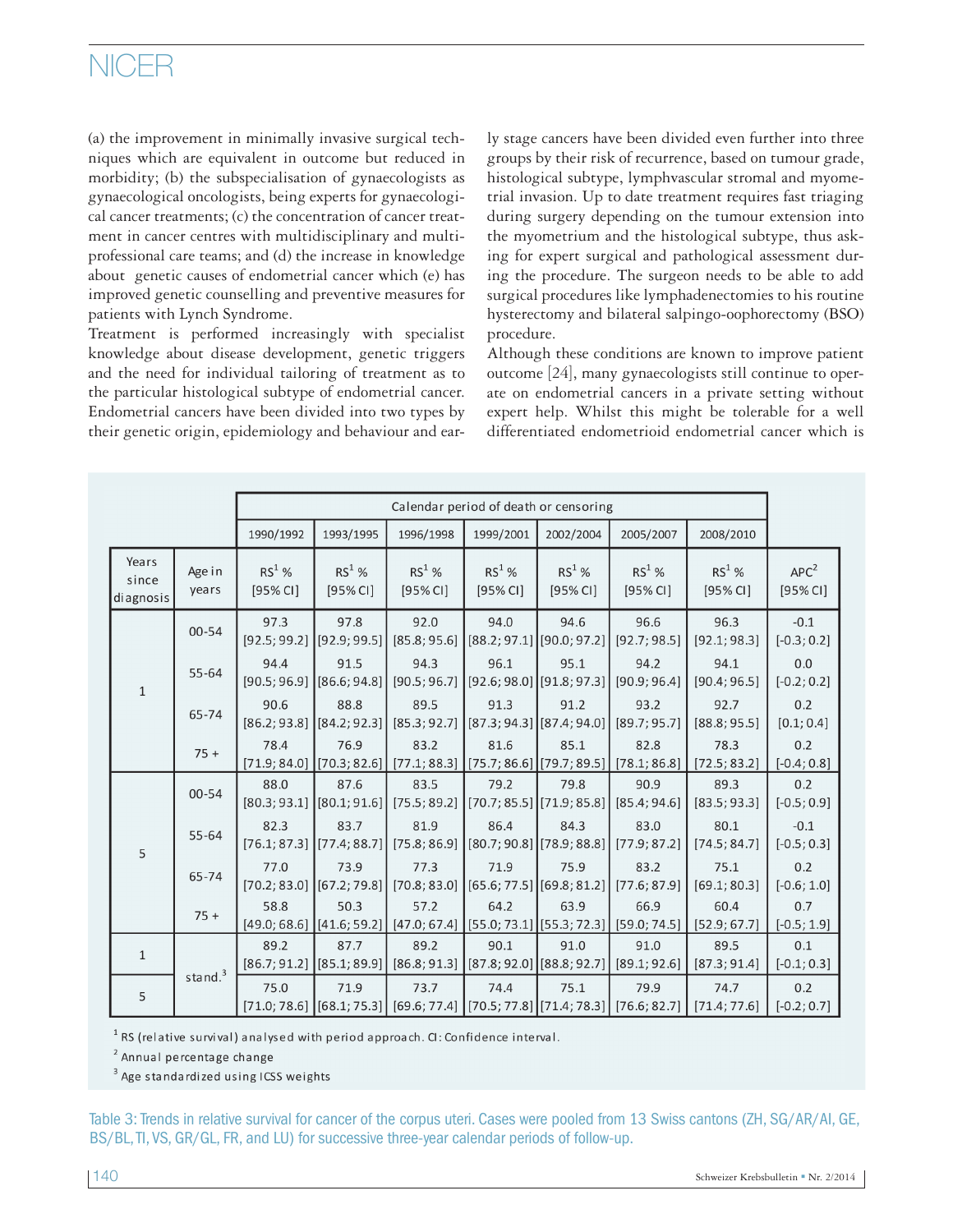

Figure 1: Age-specific relative survival curves for two calendar periods of diagnosis (1990-1999 and 2000-2009). 95% confidence intervals are shown for survival proportions at one and five years after diagnosis. Cases of cancer of the corpus uteri were pooled from 12 Swiss cantons (ZH, SG/AR/AI, GE, BS/BL, TI, VS, GR/GL, and FR).

cured in a FIGO stage IA disease when a standard hysterectomy and BSO is performed, it is inadequate for a more advanced endometrioid cancer and particularly for highly aggressive histotypes like serous or clear cell cancers, which need to be operated like an ovarian cancer and should therefore be performed by trained gynaecological oncologists.

An increasing number of private gynaecologists are sending elderly patients with multiple comorbidities to gynaecological cancer centres for treatment due to the risk of complications. It is possible that this contributed to the observed slight improvement in outcome for elderly patients in the present descriptive study. This high risk group might benefit most from the expertise of a large interdisciplinary group, intensive care units, interprofessional meetings and particularly minimal invasive surgical techniques.

#### **References\***

- 1. For trends of cancer incidence and mortality see NICER website at http://nicer.org/
- 2. Zucker PK, Kasdon EJ and Feldstein ML. The validity of Pap smear parameters as predictors of endometrial pathology in menopausal women. Cancer, 1985. 56: 2256-2263.
- 3. Seebacher V, Schmid M, Polterauer S, Hefler-Frischmuth K, Leipold H, Concin N, Reinthaller A and Hefler L. The presence of postmenopausal bleeding as prognostic parameter in patients with endometrial cancer: a retrospective multi-center study. BMC Cancer, 2009. 9: 460.
- 4. Felix AS, Weissfeld JL, Stone RA, Bowser R, Chivukula M, Edwards RP and Linkov F. Factors associated with Type I and Type II endometrial cancer. Cancer Causes Control, 2010. 21: 1851-1856.
- 5. Dijkhuizen FP, De Vries LD, Mol BW, Brölmann HA, Peters HM, Moret E and Heintz AP. Comparison of transvaginal ultrasonography and saline infusion sonography for the detection of intracavitary abnormalities in premenopausal women. Ultrasound Obstet Gynecol., 2000. 15: 372-376.
- 6. Granberg S, Wikland M, Karlsson B, Norström A and Friberg LG. Endometrial thickness as measured by endovaginal ultraso-